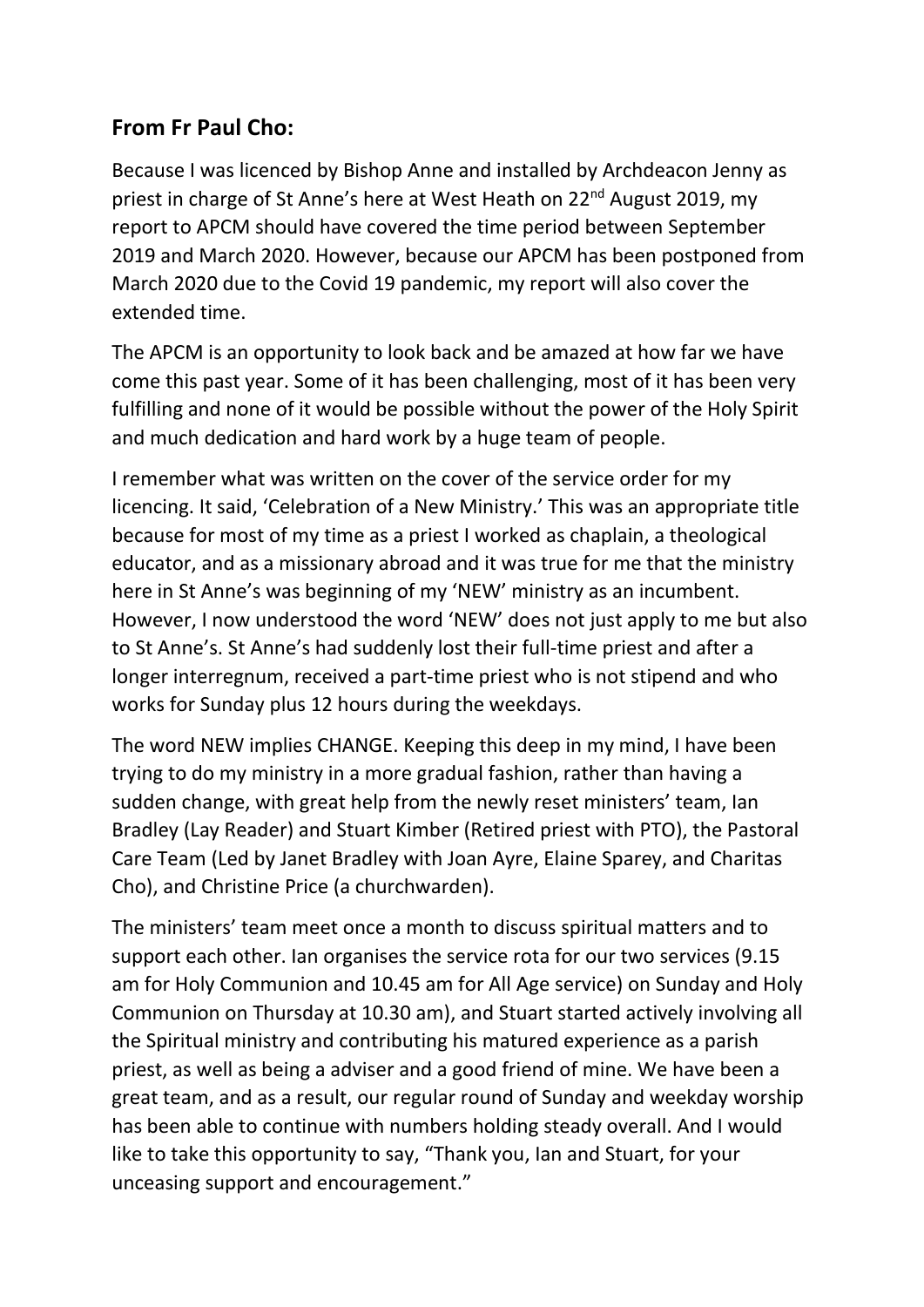Joan Ayre is about to complete her initial training to become a Lay Reader at St Anne's. Her licencing will be in January 2021, depending on the status of the current pandemic. It would be a blessing for St Anne's if Joan continued her valuable works and contribution to the ministry at St Anne's as a Licenced Lay Reader, and I look forward to seeing Joan join our ministers' team.

The Pastoral Care of the congregation is a vital part of 'being church.' The growth of the number of the elderly worshippers over the years means we are now a 'small-sized' church, and this requires a more effective approach to pastoral care with our limited manpower. The pastoral care team meets once a month to discuss the challenging matters which requires our immediate and long-term concern. Under the high demands, Janet has led our pastoral care team smoothly, as mentioned in the Warden's Report. And at the beginning of this Pandemic, we launched 'Pastoral Caring Groups' in March 2019 to help those in our congregation who are over 70. This newly set care group has been working incredibly well as mentioned in the Pastoral Team Report. I cannot miss this opportunity to express my deepest gratitude for what our pastoral care team have done, particularly during this pandemic crisis.

Sadly, Mary Young, a former member of the congregation, passed away and her funeral was held in St Anne's, and her love is still with us with the heartful legacy she left for St Anne's. Barbara Marshal's memorial service was also held in church to remember her love and devotion to St Anne's. May they Rest in Peace and Rise in Glory.

I met a churchwarden, Chrissie Price, once a week to discuss all the matters at our hands regarding church fabric and administration. Most administration works for St Anne's has been done by Chrissie voluntarily. I have never forgotten what Chrissie said when I asked whether what she was doing was too heavy to carry as only warden. She said (as I recall), "Through this hard work I found peace, and this is my way to show my love to God's grace." I was impressed and from that moment I never asked the question I asked again. However, I believe that this is the time I should say how grateful I am for her support as a churchwarden. Thank you, Chrissie.

I still remember when I met Georgina Arnold, our Treasurer, in my office to talk about our church finance. To be honest, I did not clearly understand the status of St Anne's finance, which was a bit of a mess, and which Georgina was trying to sort it out from the bottom. Now it is crystal clear to see what is going on in our church finance as you now see in the Financial Report submitted by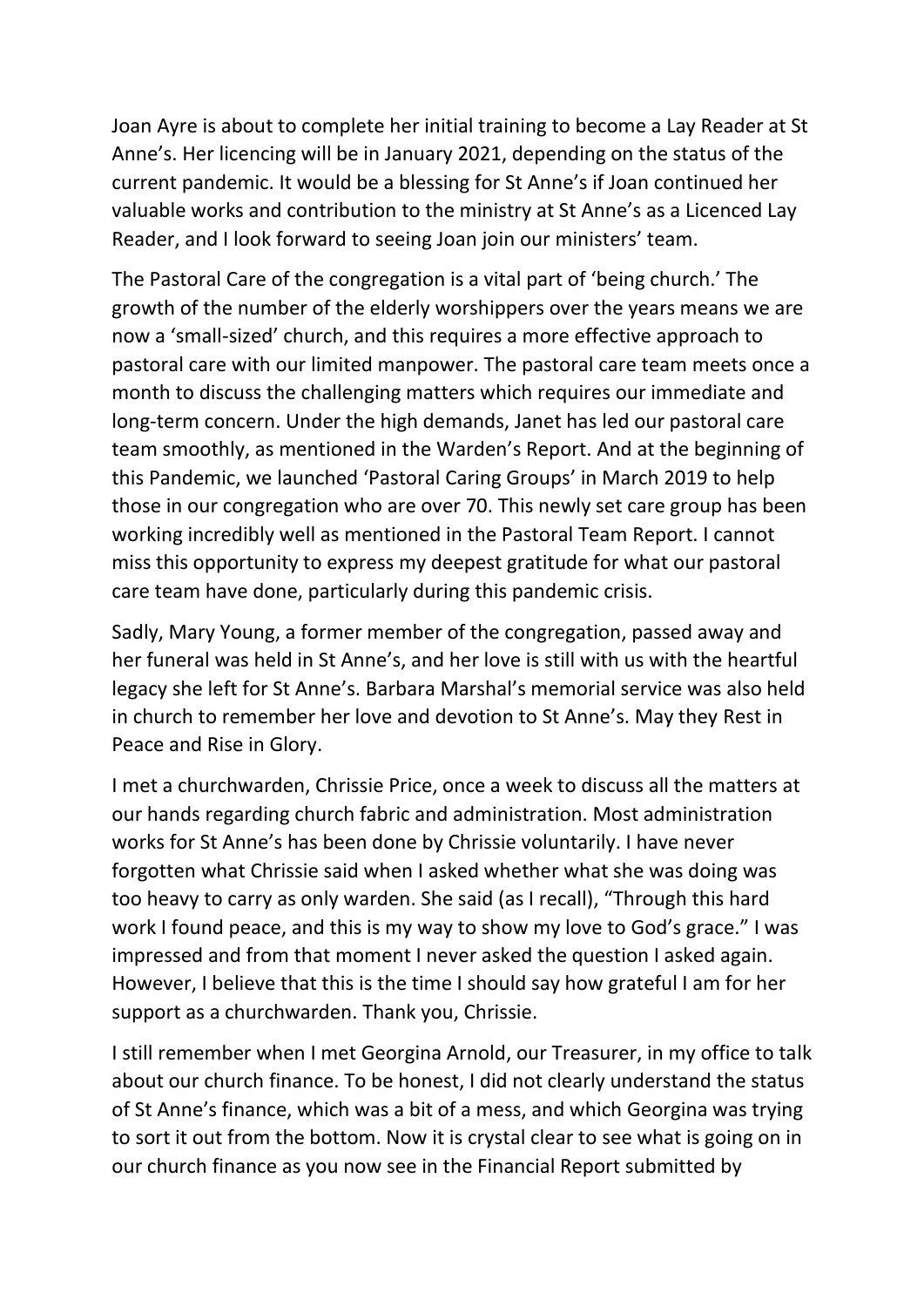Georgina. As I have already said, our finance has been badly affected by Covid 19. Our income from letting our halls was stopped. The only words I can say to Georgina is. "Thanks, Georgina, and please keep working hard."

By Chrissie, Janet, Joan, and many helping hands, our children and youth ministry has maintained its status quo until the pandemic hit the ministry hard. Now all activities have been virtually stopped. However, we do not forget the importance of this ministry for children and youth. Chrissie and I have never stopped talking about it and we will start drawing a plan for the important ministry for the future of St Anne's. I hope that we can put this matter as a prior agenda for our first PCC meeting.

Safeguarding is our prior concern. All the requirements from the diocese regarding safeguarding have been met, including policies and posters, and so on. As a safeguarding team, Chrissie, Joan and myself are collaborating to handle any safeguarding issues raised among our church and community. So far, fortunately, we have not had any serious issues.

Our website has been changed dramatically and our Sunday notice sheet has been totally changed by help from Charitas Cho. These two things are only items which has been CHANGED dramatically, not gradually, but the result has been so effective and fruitful, especially for website. Imagine, if we had not done that, we would have a big problem to upload the online services we do now through our website. That is one of the cleverest and quickest decision we made as PCC. We, as PCC, did well.

In addition to that, there is another thing, I can say, "NEW". We have a NEW floor in the GGH hall and NEW toilets in our church as part of our building project. This project was planned 11 years ago as I know of and now it has been completed. That is why Bishop Anne is coming to bless you for all of your devotion and prayer for the completion of this project. I am so proud of you all.

Now we are approaching another Christmas tide but unfortunately, we cannot enjoy ourselves as we did last year. I enjoyed our Carol Service. We invited all the lost sheep and had some back to flock. That was the first time I saw St Anne's filled with people. Also, that was when I dreamt of the future of St Anne's. In my vision, our church is full of people who are listening to the words of God and singing songs of praise. We are now burdened by this pandemic situation and struggling with this difficult time. However, we will pass through